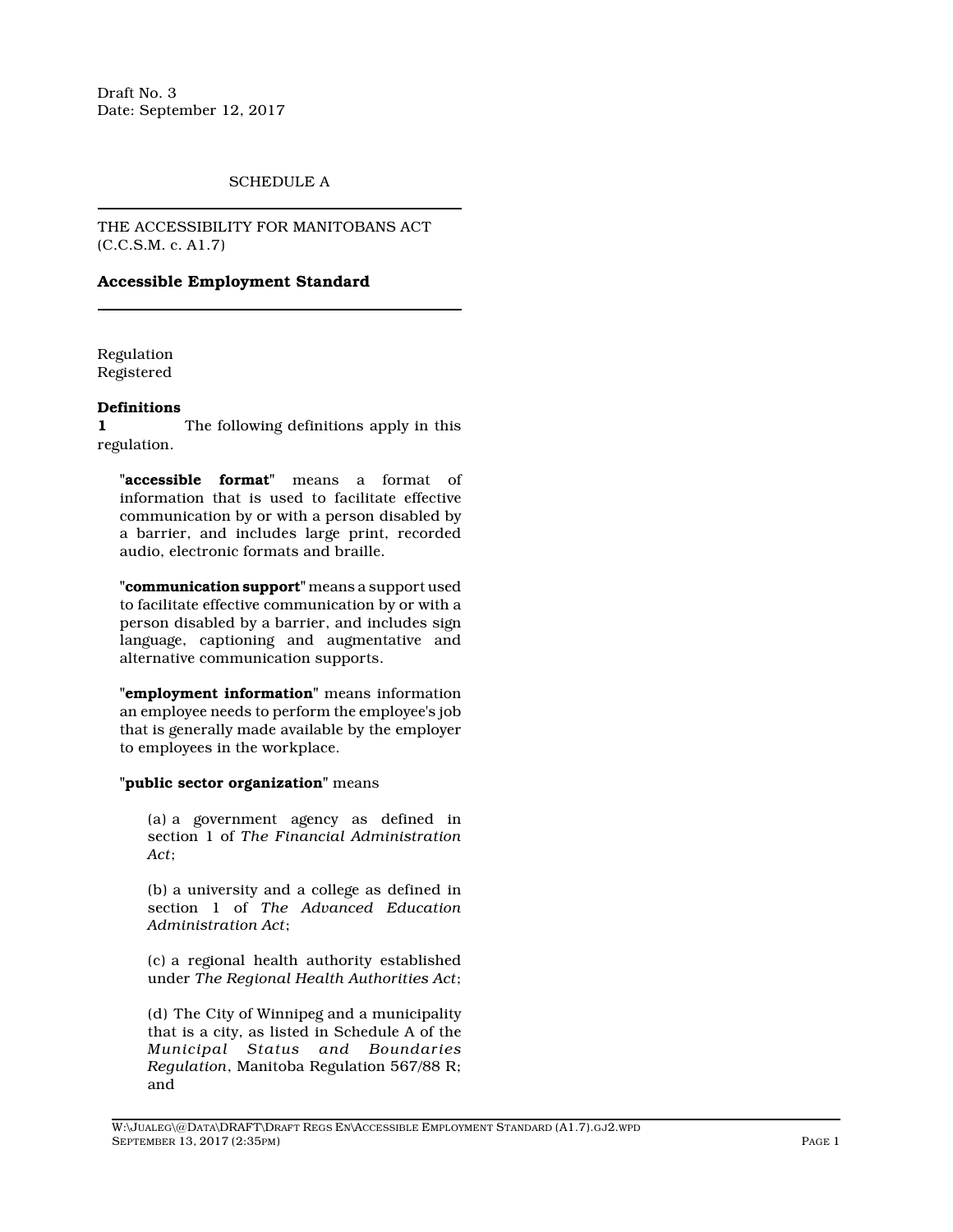(e) a school division and a school district established under *The Public Schools Act*.

# **Employers who are subject to this standard**

**2** For a provision listed in the first column of the following Table, the employer listed opposite in the second column must comply with the provision on or before the anniversary of the coming into force of this regulation listed opposite in the third column.

| Provision            | Employer                      | Compliance Date             |
|----------------------|-------------------------------|-----------------------------|
| Sections 3<br>to 15  | Government<br>department      | 1 <sup>st</sup> Anniversary |
|                      | Public sector<br>organization | 2 <sup>cd</sup> Anniversary |
|                      | All other<br>employers        | 3 <sup>rd</sup> Anniversary |
| Sections 16<br>to 17 | All<br>employers              | Anniversary                 |

### **When is accommodation reasonable**

**3** Under this standard, an accommodation is reasonable if it

(a) is reasonably required for an employee to

(i) perform the employee's employment responsibilities, or

(ii) access the facilities and benefits available to employees by virtue of their employment; and

(b) would not result in undue hardship to the employer.

# EMPLOYER'S GENERAL OBLIGATIONS

### **Employment to be accessible**

**4** An employer must, in developing, implementing and updating its employment policies and practices, seek to reasonably meet the needs of employees and applicants who are or may be disabled by one or more barriers in the workplace.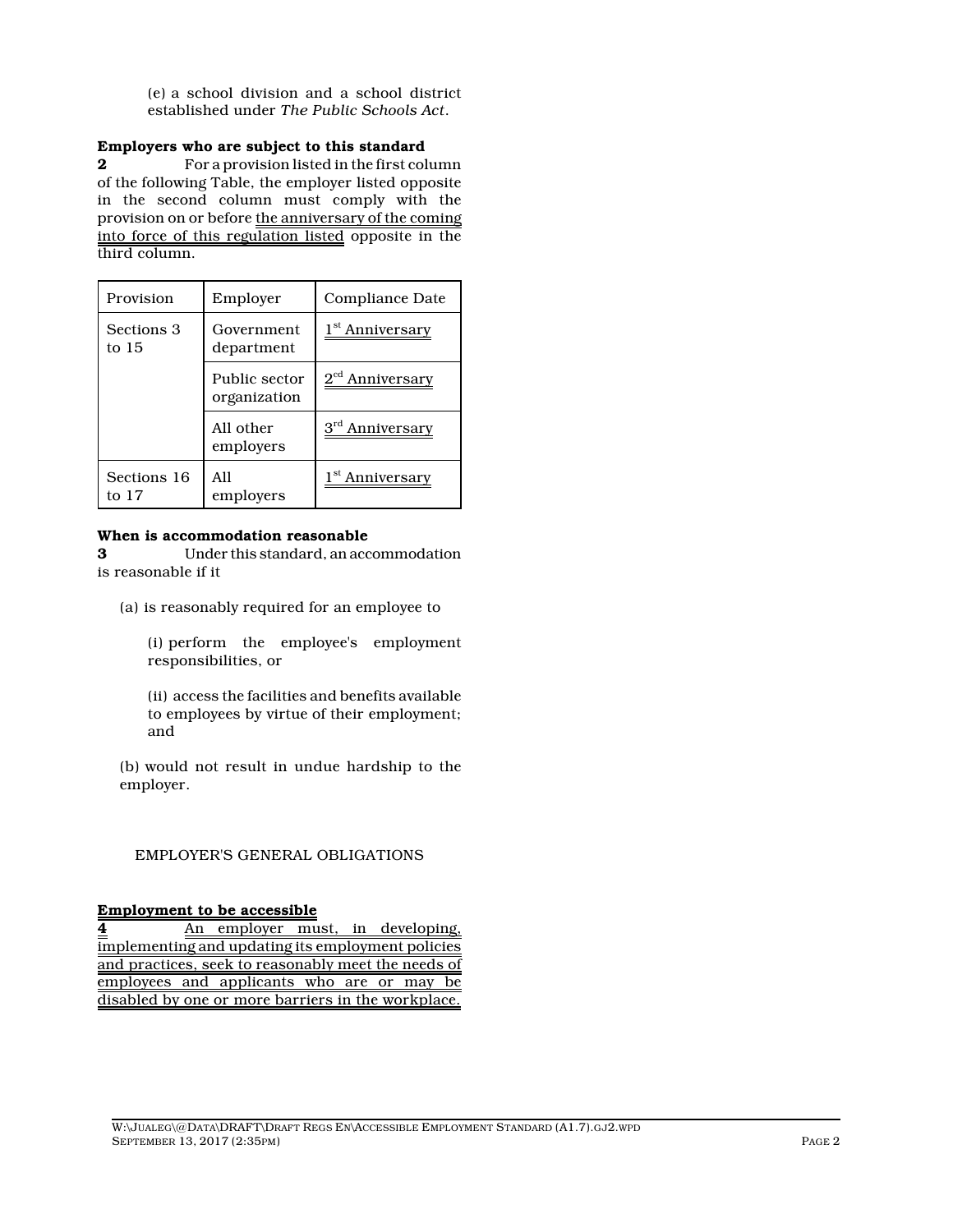### **Recruiting employees**

**5(1)** When recruiting employees, an employer must inform

(a) potential applicants of the availability of reasonable accommodations in the assessment or selection process for those who may be disabled by a barrier; and

(b) those who participate in the employer's assessment or selection process that, on request, reasonable accommodations may be available in respect of the facilities, materials or activities used in the process.

**5(2)** On a participant's request, the employer must

(a) consult with the participant to determine the reasonable accommodations for the barrier or barriers that are identified; and

(b) provide, or arrange for the provision of, those reasonable accommodations when carrying out the assessment or selection process.

# **Offering employment**

**6** When offering employment to a person, an employer must inform the person of the employer's policies for accommodating employees disabled by one or more barriers in the workplace.

### **Return to work process**

**7(1)** An employer must develop and implement a policy respecting the return to work of employees who

(a) have been absent from work due to a disability; and

(b) require reasonable accommodation in respect of one or more barriers that disable the employees on returning to work.

**7(2)** The return to work policy must include a statement of the process the employer will follow in determining the accommodations necessary to facilitate the return to work of employees who have been absent due to being disabled by a barrier.

**7(3)** For certainty, the provisions of *The Workers Compensation Act* prevail over this section.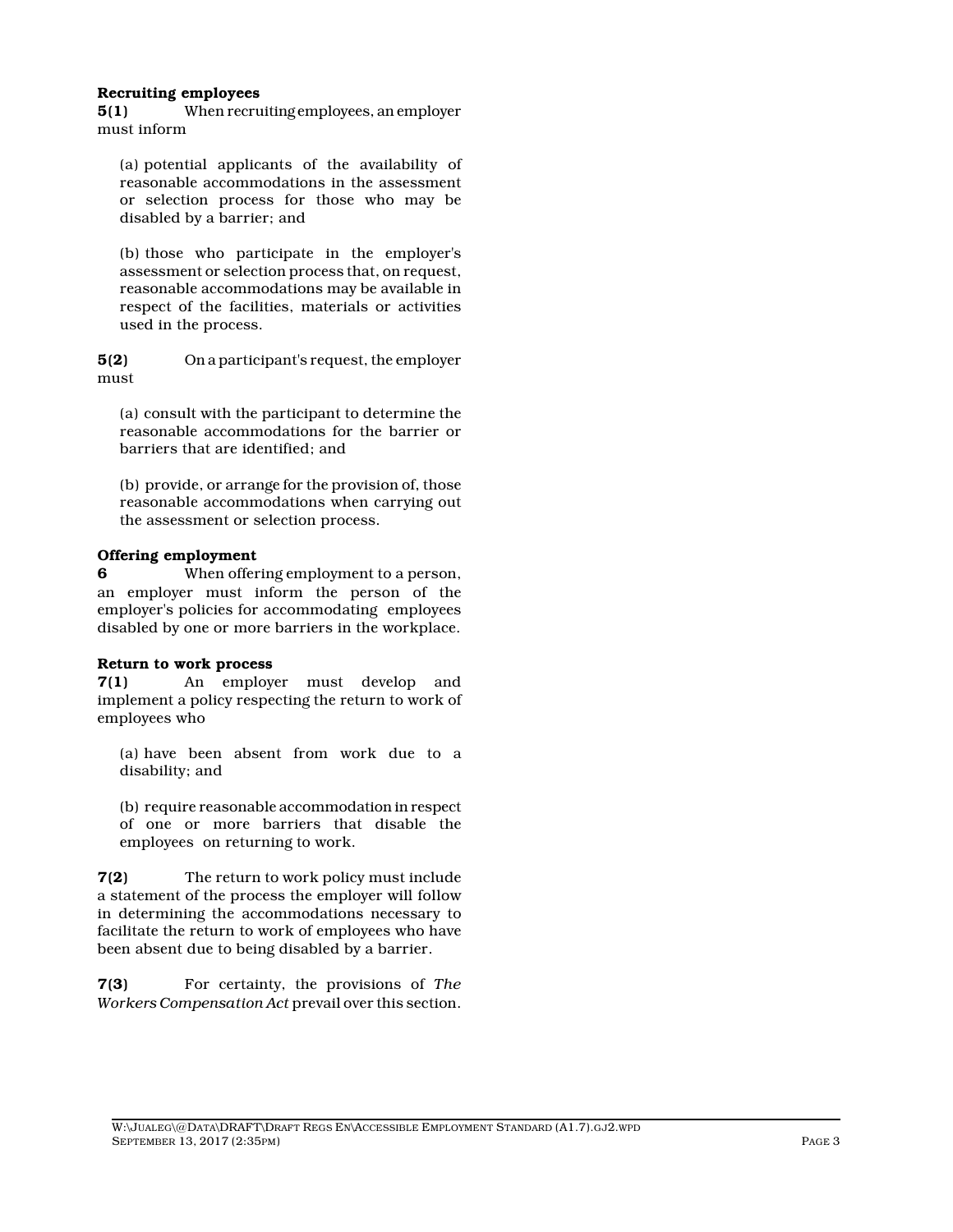# **Training for staff**

**8(1)** An employer must ensure that persons within the employer's organization who are responsible for the following have or are given accommodation training:

(a) recruiting, selecting or training employees;

(b) supervising, managing or coordinating the work of employees;

(c) making decisions respecting promoting, retaining or redeploying employees;

(d) developing and implementing the employer's employment policies and practices.

**8(2)** Accommodation training must include

(a) instruction about how

(i) employment opportunities may be made accessible to persons disabled by barriers,

(ii) to interact and communicate with persons disabled by barriers, and

(iii) to interact with persons disabled by barriers who use an assistive device or require the assistance of a support person or service animal; and

(b) a review of *The Human Rights Code*, *The Accessibility for Manitobans Act* and this regulation.

**8(3)** An employer must ensure that

(a) training is provided to an applicable person as soon as reasonably practicable after the person assumes or is assigned the duties described in subsection (1); and

(b) on-going training is provided in connection with changes to the employer's measures, policies and practices respecting accessible employment.

**8(4)** An employer who employees 20 or more employees in Manitoba must include in its policies respecting accommodation training, including a summary of the content of the training and when training is to be provided.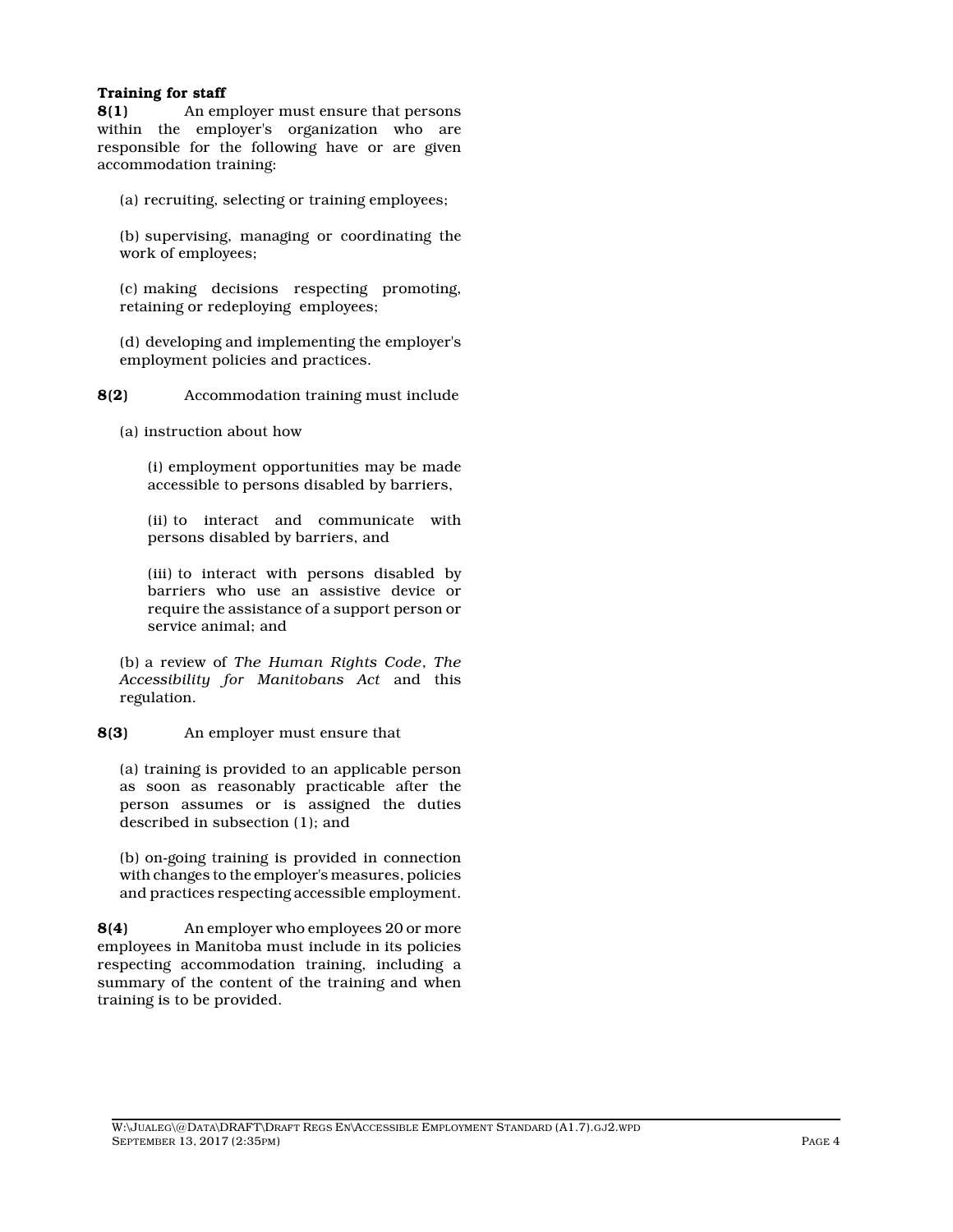#### **Performance management**

**9(1)** An employer must ensure that any performance management process implemented in the workplace reflects that

(a) employees may be temporarily or permanently disabled by one or more barriers in the workplace; and

(b) the accommodation or accommodations provided for a particular employee, if any, may not fully address a barrier that disables the employee.

**9(2)** In subsection (1), **"performance management"** means the processes used by an employer to manage the work of individual employees or to plan, monitor and review an employee's work objectives and overall contribution to the employer's organization.

### **Career development training and internal advancement**

**10** An employer who provides career development training or opportunities for internal advancement within the employer's organization must ensure that the training and decision-making process related to advancement opportunities take into account that

(a) employees may be temporarily or permanently disabled by one or more barriers in the workplace; and

(b) the accommodation or accommodations provided for a particular employee, if any, may not fully address a barrier that disables the employee.

### **Keeping employees informed**

**11** An employer must inform its employees of

(a) the employer's policies in respect of accommodating employees who are temporarily or permanently disabled by one or more barriers in the workplace; and

(b) any changes made to those policies.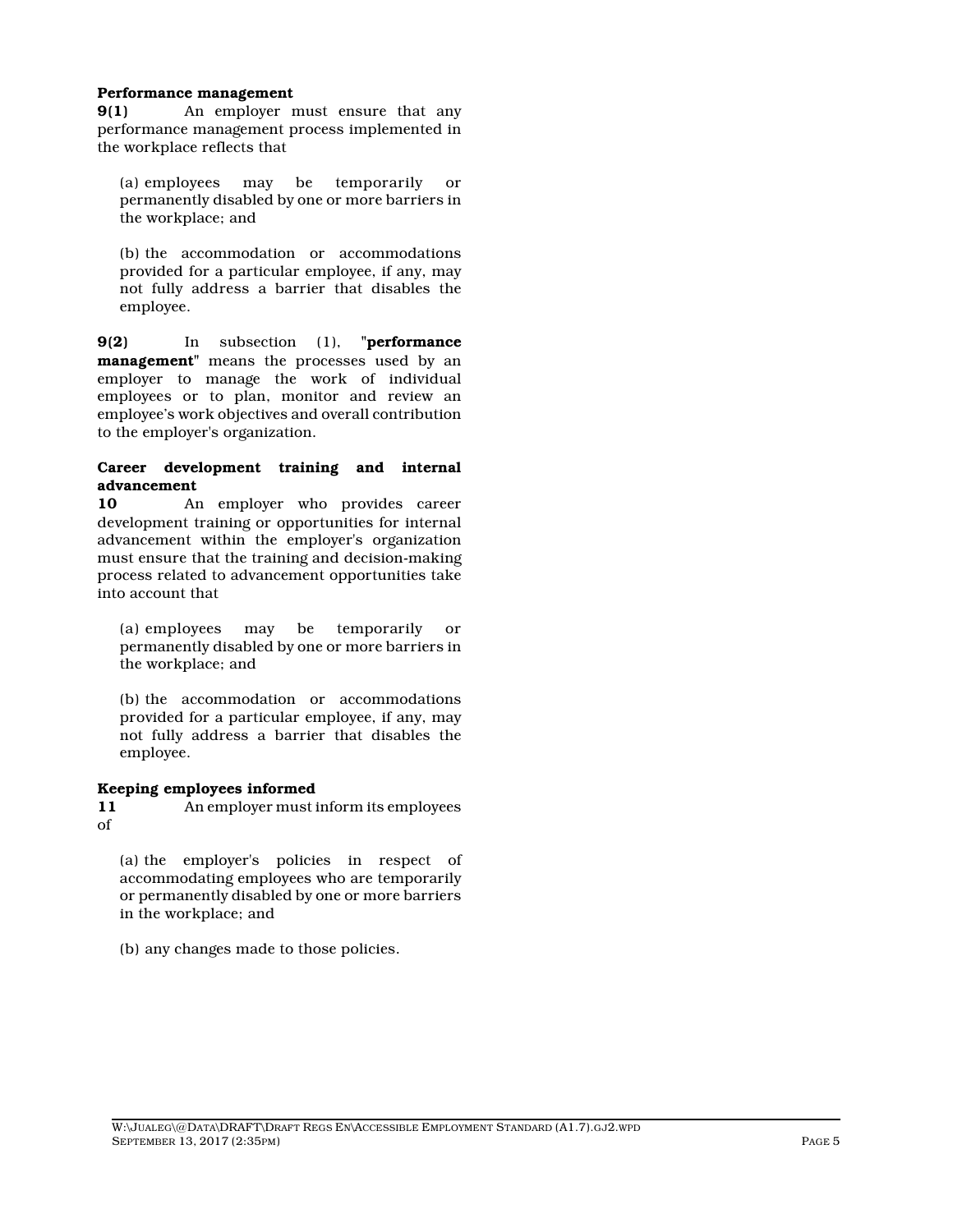### **Publication of policies**

**12** An employer who employees 20 or more employees in Manitoba must document the employer's policies required under this standard and make those documented policies

- (a) publicly available; and
- (b) on request, available in an accessible format.

### EMPLOYER'S OBLIGATIONS RE INDIVIDUAL EMPLOYEES

### **Individual accommodation plans**

**13(1)** An employer must, on request of an employee who is temporarily or permanently disabled by one or more barriers in the workplace, develop and implement an individualized accommodation plan for the employee.

**13(2)** An individualized accommodation plan must document

(a) any information regarding accessible formats and communications supports to be used in providing employment information to the employee, as provided for in section 15;

(b) any workplace emergency response information provided to the employee under section 16; and

(c) any other reasonable accommodation or accommodations the employer is to make or provide to address a barrier that disables the employee and the manner and timing within which the accommodation is to be made.

**13(3)** An employee must, in good faith, cooperate in the development and implementation of the employee's individualized accommodation plan.

**13(4)** An employer must ensure that an employee's individualized accommodation plan is reviewed, and updated if required, when the employee's workspace is relocated or responsibilities are changed.

**Policies re individualized accommodation plans**

**14(1)** An employer with 20 or more employees in Manitoba must develop and implement a policy respecting individualized accommodation plans for employees who are temporarily or permanently disabled by one or more barriers in the workplace.

W:\JUALEG\@DATA\DRAFT\DRAFT REGS EN\ACCESSIBLE EMPLOYMENT STANDARD (A1.7).GJ2.WPD SEPTEMBER 13, 2017 (2:35PM) PAGE 6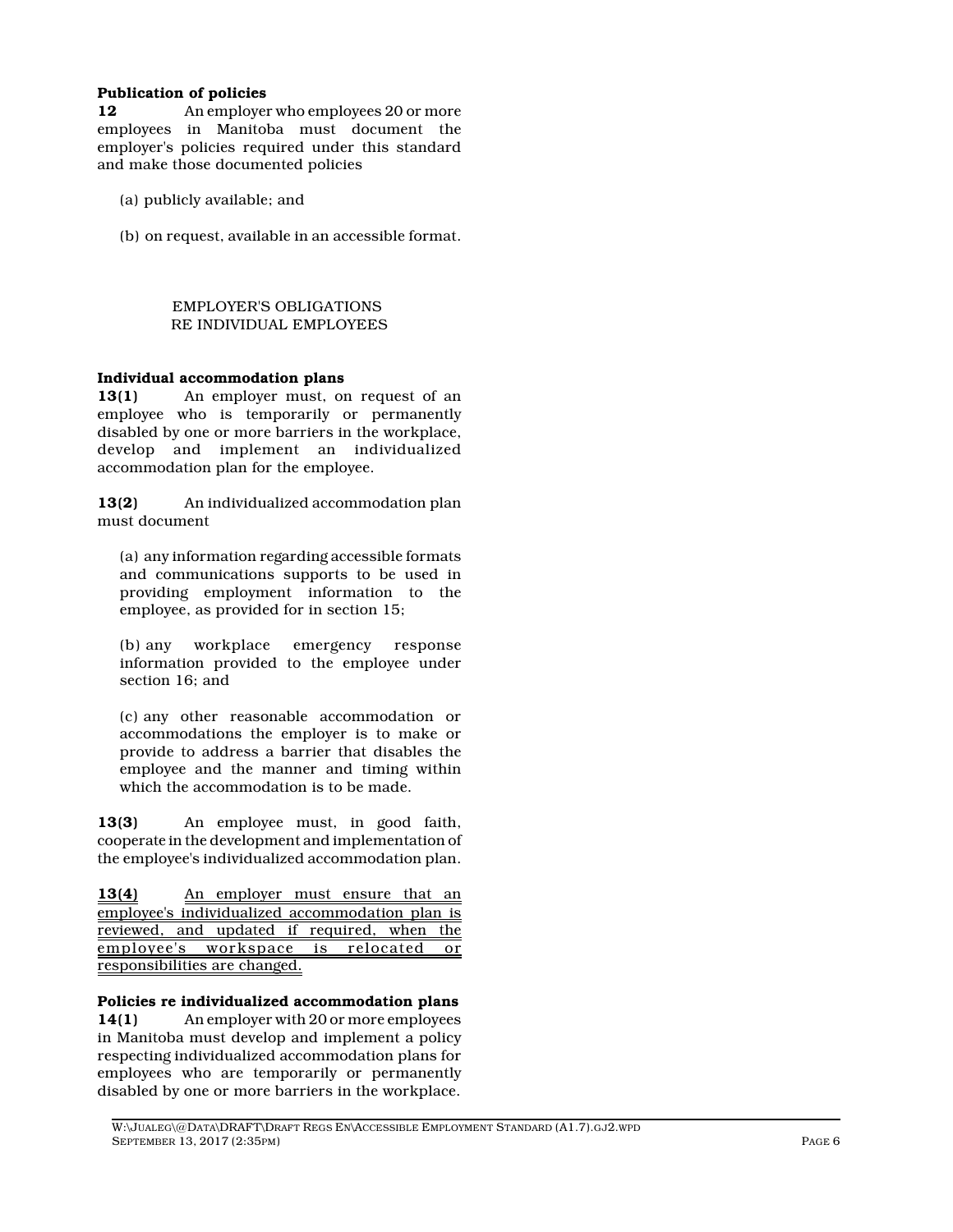**14(2)** The policy must include the following statements:

(a) a statement of how an employee can request that the employer prepare an individualized accommodation plan for the employee;

(b) a statement that both the employee and the possible accommodations will be assessed on an individual basis;

(c) a statement respecting the employer's ability to request an evaluation of the employee's being disabled by a barrier in the workplace to assist the employer in determining if accommodation is reasonably required;

(d) a statement that any evaluation requested by the employer is to be done at the employer's expense by an independent medical professional or other expert in the area of workplace accommodations for persons disabled by barriers;

(e) a statement that the employee can request the following persons to assist in the development of the plan on the employee's behalf:

(i) a representative of the employee's bargaining agent, if the employee is represented by a bargaining agent,

(ii) if the person is not represented by a bargaining agent, a person who is knowledgeable in the area of workplace accommodations for persons disabled by barriers;

(f) a statement of the frequency within which an employee's plan will be reviewed and updated, and that a plan will be updated earlier on the employee's request;

(g) a statement that, on request of the employee, the employer must provide a copy of a plan to an employee in an accessible format;

(h) a statement of the circumstances in which the employer may deny an employee's request for an individual accommodation plan, and a statement that the employer must provide the employee written reasons for why the request was denied;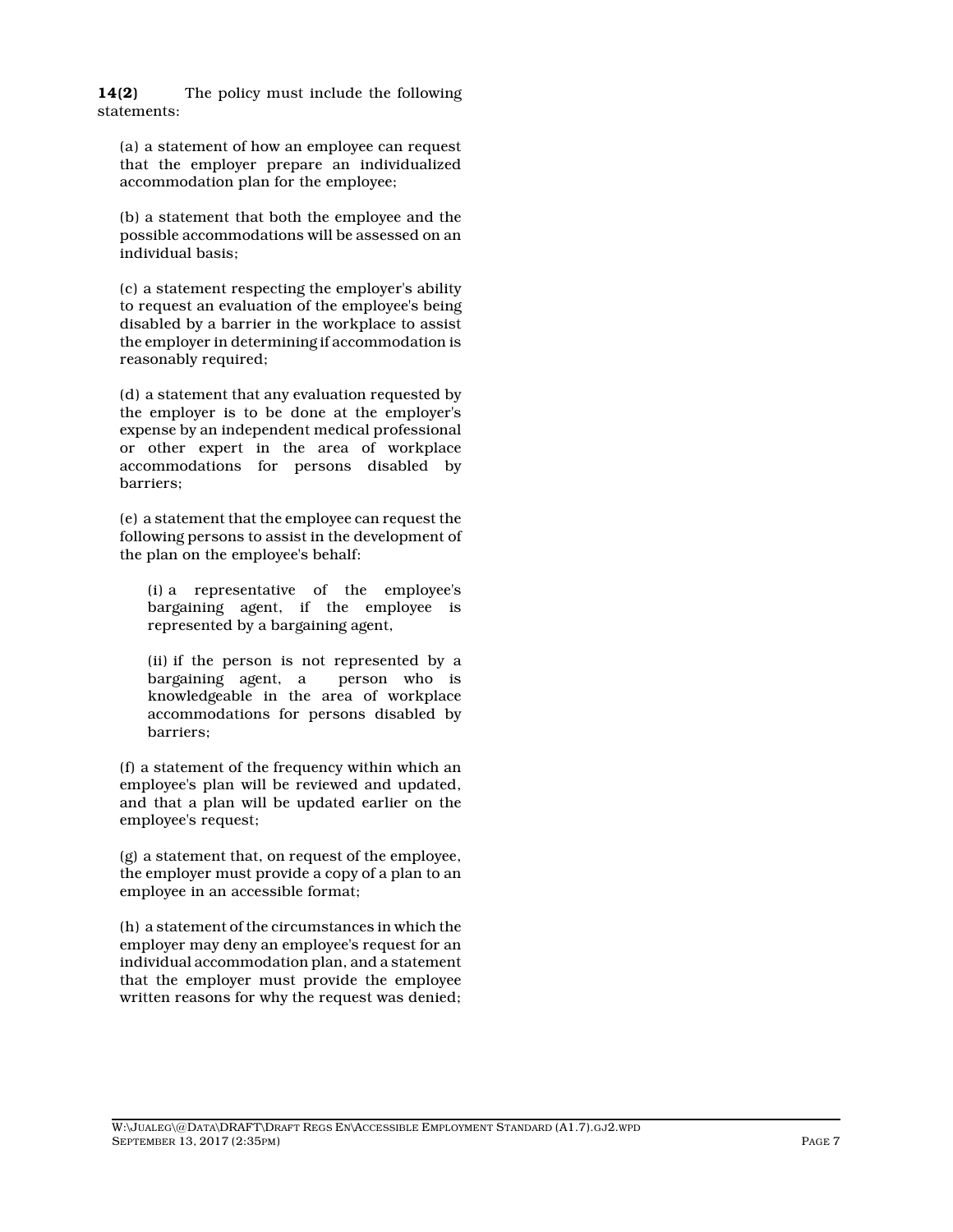(i) a statement that the employee's personal information and personal health information is to be appropriately protected at all times and a statement of the steps to be taken to protect that information.

### **Employment information**

**15** On request of an employee who is temporarily or permanently disabled by one or more barriers in the workplace, an employer must

(a) consult with the employee to identify the accessible formats or the communication supports needed to be used when providing employment information to the employee; and

(b) ensure that those identified accessible formats or communication supports are used when providing employment information to the employee.

### **Workplace emergency response information**

**16(1)** An employer must provide an employee who is temporarily or permanently disabled by one or more barriers in the workplace with appropriate information on how to respond to an emergency in the workplace if the employer is aware that, in the event of such an emergency, the employee may face any special risks or challenges due to the barrier.

**16(2)** The workplace emergency response information must be individualized to the employee's particular barrier or barriers and the physical nature of the employee's work space.

**16(3)** An employer must comply with this section as soon as reasonably practicable after becoming aware that the employee may need assistance in the event of a workplace emergency due to the employee being disabled by a barrier.

**16(4)** An employer must review the information provided to an employee under this section each time

(a) the employee is moved to a different work space; or

(b) the employer reviews the employer's general emergency response plans.